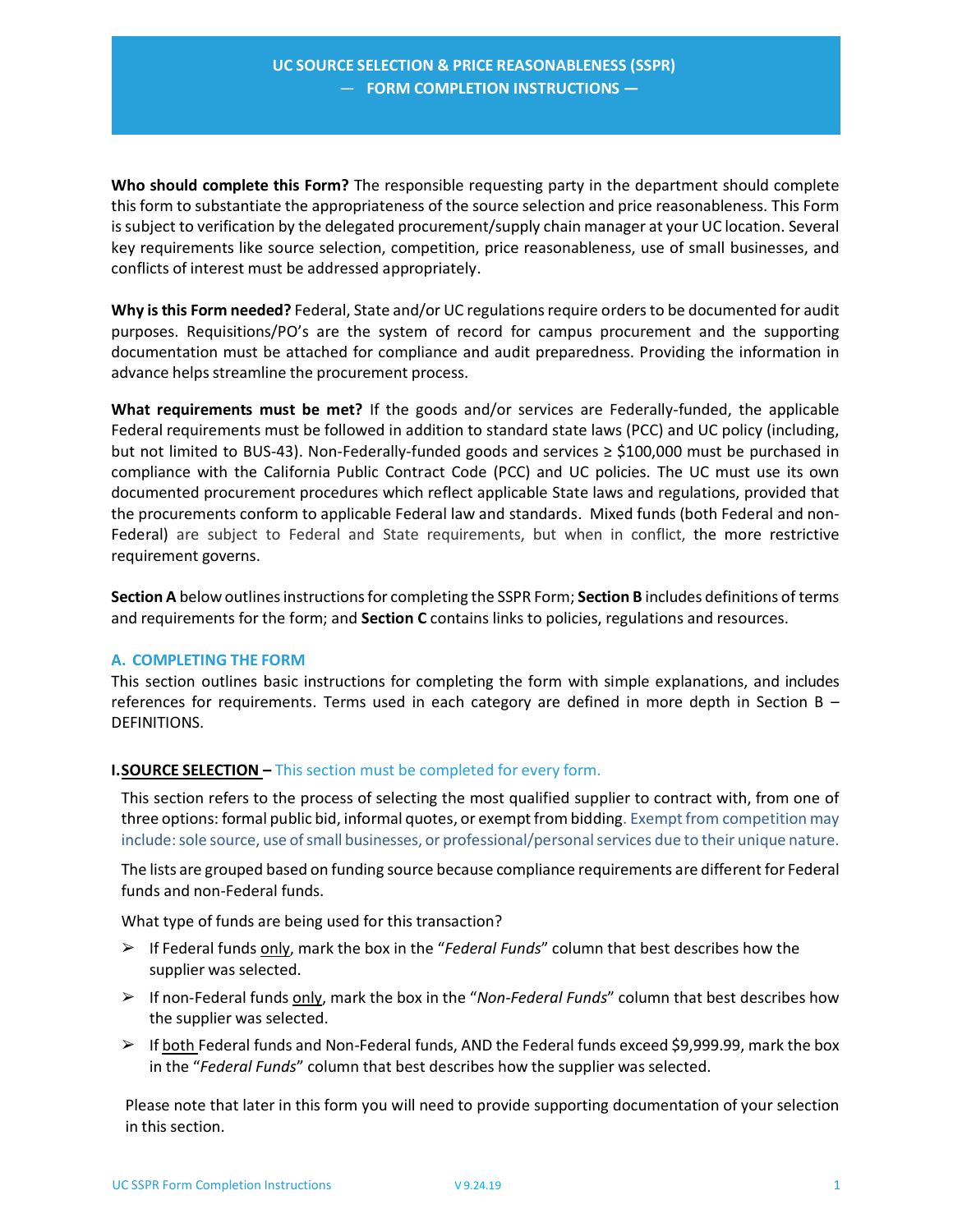- **II. INFORMAL QUOTES -** Complete this section only if "Federal Funds: Informal Quotes <\$100K" is checked in Section I.
	- $\geq$  Due to federal requirement 2 CFR § 200.320(b), collecting informal quotes in the form of price or rate quotations from three (3) qualified sources is required. Please list them in the spaces provided and attach copies of those proposals to this form.
	- $\triangleright$  If selecting a higher-priced supplier, please state your justification in the text box provided.
- **III. PRICE REASONABLENESS** Complete this section if any of the following are checked in Section I: "Sole Source", "Small Business", "Professional/Personal Services."

This section is required by the California Public Contract Code 10508 and FAR provision Subpart 15.4.

- **Subsection 1)** Required if Section III is applicable to your transaction. (Please refer to the Reasonable Price definition in Section B.)
- **Subsection 2)** Required **only** if you checked "Sole Source" and your transaction is funded by a Federal grant or cooperative agreement <u>and</u> your transaction total is equal to or exceeds \$250,000. The specific federal requirement is stated in 2 CFR § 200.323 and requires that the Supplier's profit be listed as a line item. This is to be discussed with Supplier and documented; an email is acceptable. You may use the 'Supplier Profit' form (posted on the UCOP website with SSPR form) to document Supplier profit.
- **Subsection 3)** Required **only** if you checked "Sole Source" and your transaction is funded by a Federal contract and your transaction total is equal to or exceeds \$750,000. The specific Federal requirement is stated in FAR subsection 15.403‐4 and requires that Suppliers submit certified cost or pricing data. If this item is applicable to your transaction, check the box, and complete the 'UC Certified Cost Pricing Data' form (posted on UCOP website with SSPR form).

# **IV.SOLE SOURCE JUSTIFICATION –** Complete this section only if "Sole Source" is checked in Section I.

- It is important to provide details regarding the unique circumstances and/or specifications that make this the **only supplier** capable of meeting your requirement and why other suppliers were not selected.
	- ➢ If Federal Funds only, mark the box in the "*Federal Funds*" column that best describes how the supplier was selected.
	- ➢ If Non‐Federal Funds only, mark the box in the "*Non‐Federal Funds*" column that best describes how the supplier was selected.
	- ➢ If both Federal Funds over \$9,999.99 and Non‐Federal Funds, mark the box in the "*Federal Funds*" column that best describes how the supplier was selected.

#### **Sole Source for Federal Funds:**

One‐of‐a‐kind:

- $\triangleright$  Must possess specific features essential for completion of task or project; available from only one source in the world.
- $\geq$  Change of brands/manufacturers would compromise project continuity or integrity.
- $\triangleright$  Proprietary item for compatibility with existing equipment or systems, and available only from original manufacturer.

#### Emergency:

- $\triangleright$  Poor planning is NOT an emergency; for Federal funds, it must be public exigency.
- $\triangleright$  Emergencies may be allowable but only in rare circumstances.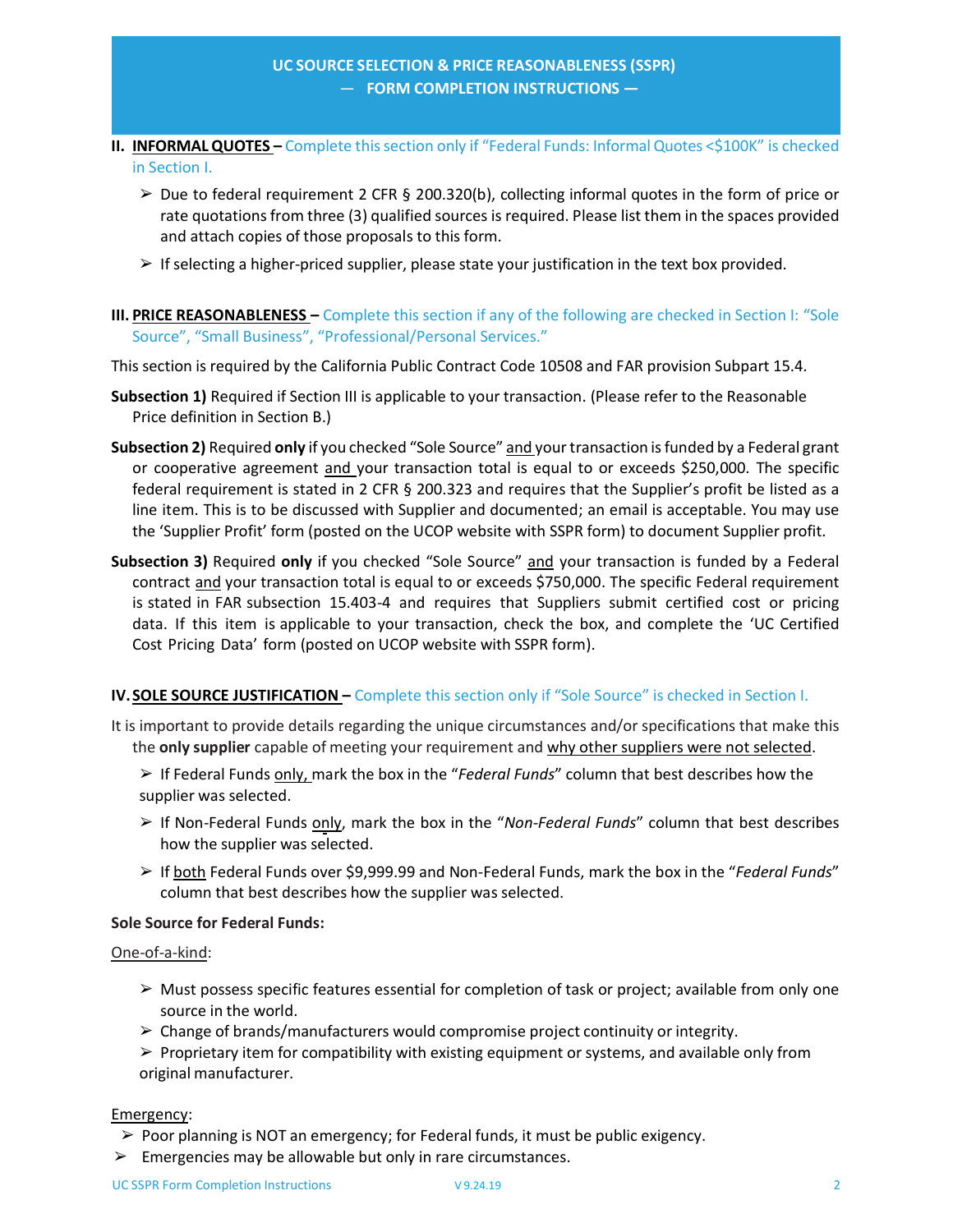### Awarding Agency Approval:

- $\triangleright$  Required: email or other written communication directly from awarding agency, specifically allowing UC not to source the equipment services.
- $\geq$  Simply including a budget line in the research proposal for the exact model/supplier of equipment does not satisfy this option.

No Competition: (only for Federal Grants and Cooperative Agreements)

- $\triangleright$  After soliciting multiple sources, competition is determined to be inadequate.
- $\triangleright$  No responses received or suppliers stating they cannot meet specifications.
- $\triangleright$  Efforts to solicit must be proven by including documentation with requisition.

### **Sole Source for Non‐Federal Funds:**

### One‐of‐a‐Kind:

 $\triangleright$  Possessing specific features essential for completion of task or project; available from only one source in the world.

# Match Existing:

- $\triangleright$  Proprietary item compatible with existing equipment or systems and available only from original manufacturer.
- $\triangleright$  Change of brands/manufacturers would compromise continuity and integrity of project.

NOTE: The transactions below are exempt from competitive bidding, but the California Public Contract Code (PCC) does not classify them as Sole Source.

- ➢ Professional/Personal Services (for more information, see Section V below)
- ➢ Unusual and Compelling Urgency (form more information, see Section VI below)

Due to compliance requirements, the following **cannot** be justifications for a Sole Source selection:

- Pre-work with the selected supplier to customize equipment, thereby excluding competition
- Price and brand names are not allowable justifications
- Historical precedence or a claim of best price. Only current competitive bidding in the open market substantiates best possible pricing.
- If your transaction is Federally funded, geographical preference is not an allowable justification.
- **V. PROFESSIONAL OR PERSONAL SERVICES** Complete this section only for transactions that are **not** Federally-funded, and if you selected "Professional/Personal Services" in Section I.
- $\triangleright$  Please refer to definitions in Section B.
- ➢ If your transaction does not fit one of those definitions, you **cannot** select "Professional/Personal Services" in Section I.
- **VI. UNUSUAL AND COMPELLING URGENCY** Complete this section only for transactions that are **not** Federally‐funded, and if you selected "Unusual and Compelling Urgency" in Section I.
- $\triangleright$  Provide specific details on how failure to act immediately on this purchase might result in significant bodily harm, significant property loss or damage, violations of law or University policies, or cause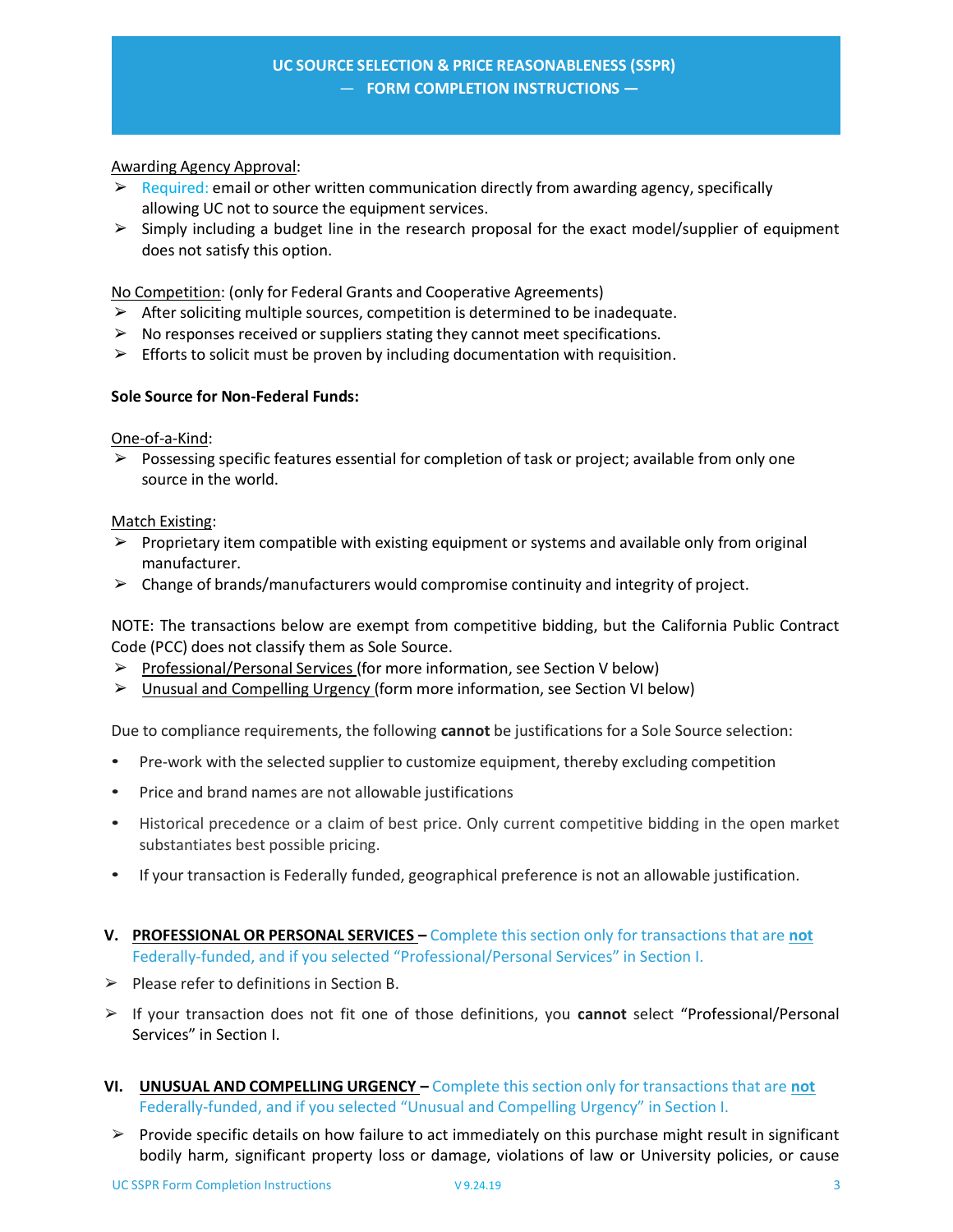significant liability to the University or members of the University community.

 $\geq$  Poor planning does NOT constitute an emergency!

## **VII. CONFLICT OF INTEREST STATEMENT –** This section must be completed for every form.

- $\triangleright$  Refer to Section B "Conflict of Interest" definitions for details of the types of conflict of interest that are prohibited.
- $\triangleright$  This certification is required per the CA Public Contract Code, OMB Uniform Guidance, and the Federal Acquisitions Regulations, and must be addressed on every purchase requisition.

### **VIII. REPRESENTATION –** This section must be completed for every form.

- $\triangleright$  This form must be signed by the Responsible Requesting Party in the campus department that is authorized to accept responsibility for the information provided in this form as well as funds used for this transaction.
- $\triangleright$  The Responsible Requesting Party is the Department End User who has received budgeted/awarded funds to support procurement of goods and/or services.
- $\triangleright$  Please make sure you provide all of the information requested in this section so questions regarding this form may be directed appropriately.

# **B. DEFINITIONS**

Please refer to the following definitions for guidance in completing this form.

**Conflict of Interest:** This section **must** be completed for every form. Conflict of Interest requirements from State, Federal and UC Policy are outlined below.

#### *California Public Contract Code (Sections 10516‐10517):*

- A UC employee is unable to enter into a vendor relationship with the UC, unless that employee has teaching or research responsibilities.
- A former UC employee cannot sell goods or services to the UC if s/he engaged in any part of the decision‐making process while a UC employee for a period of 24 months after having left the UC.
- A former UC employee cannot enter into a contract with any UC department if s/he was employed in that department in a policymaking position in the same general subject area within the 12‐month period prior to his or her retirement, up to a period of 12 months after such retirement.

#### *2 CFR §§ 200.112 and 200.318(c)(1):*

• The University is obligated to disclose any potential conflict of interest involving its employees, officers, or agents, any member of his/her immediate family or his/her partner.

# *UC Policy BFB BUS‐43:*

- An employee's University and private interests must be separate
- The University must avoid the appearance of favoritism in awarding contracts
- The University cannot enter into a contract to acquire goods or services if an Employee-Vendor relationship (including near relatives\*) exists, unless the goods or services are not available commercially, as determined by your campus Procurement department.

UC SSPR Form Completion Instructions V 9.24.19 4 \*Near Relative: The spouse, child, parent, brother, sister, son-in-law, daughter-in-law, father-in-law,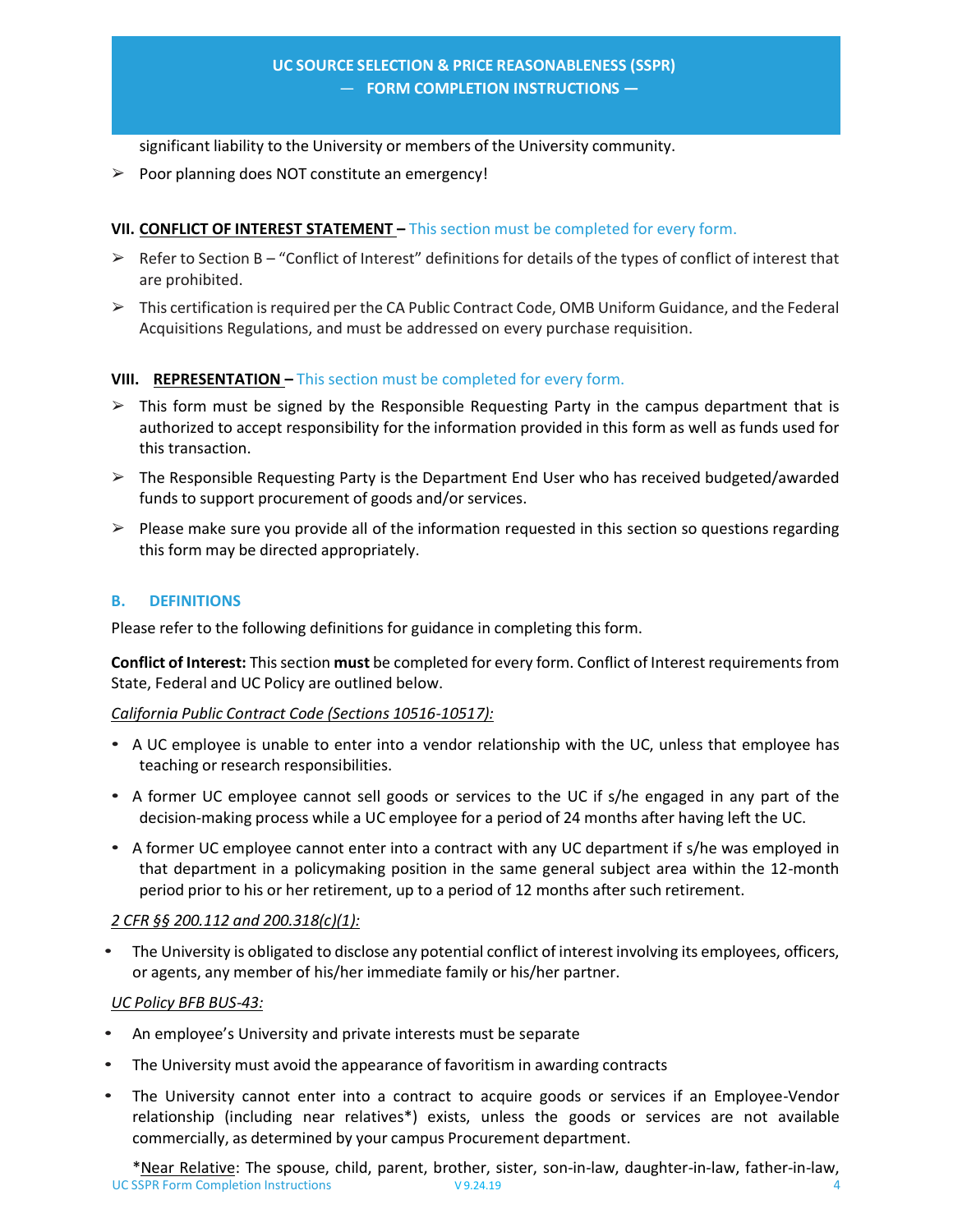mother-in-law, brother-in-law, or sister-in-law of a University employee, and step-relatives in the same relationship. *Near relative* also includes the domestic partner of a University employee and a relative of the domestic partner in one of the foregoing relationships.

## *The Political Reform Act*:

- UC employees are not able to participate in the making of a decision if they have a financial interest in the outcome of the decision.
- By definition, an employee has a financial interest in the contracts of his/her spouse or registered domestic partner.
- Additional factors requiring an employee to disqualify him/herself from participating in a decisionmaking process include investments, gifts, loans, or other financial ties to suppliers.

**Federal Funds:**  The Federal government awards funds to principal investigators within UC for certain projects/purchases as indicated below. Such funds are governed by:

- *Uniform Guidance (UG) Governs transactions that are funded by a federal grant or cooperative* agreement, including subawards thereof. Refer to e‐CFR 200.317 to 200.326 for details.
- *Federal Acquisition Regulations (FAR)* ‐ Governs transactions that are funded by a federal contract, including subawards thereof. Refer to https://www.acquisition.gov/browsefar for details.

**Formal Competitive Bid:**  Must be obtained publically by a buyer with the delegated authority using the UC Public Bid Site when the value is equal to or greater than \$100,000 for goods and services.

• Examples: UCOP System wide Agreements, Campus Master Service Agreements, Department specific Agreements, competitively bid Consortiums, Government Supply Agreements (state/Federal), Group Purchasing Organizations; i.e. E&I, US Communities, National IPA.

**Informal Quotes:**  Quotes that are obtained by campus departments for Federally‐funded purchases of less than \$100,000 ONLY.

**Non‐Federal Funds:**  Any funds not considered federal.

**Professional Services:**  Highly specialized functions, typically of a technical nature, performed by a supplier that, with respect to the services to be rendered, most commonly:

- a. has a professional license;
- b. is licensed by a regulatory body; and/or
- c. is able to obtain professional errors and omissions insurance.
- Are of a nature that the University would consider the supplier's experience, qualifications and skills to be more important than comparative cost when selecting a supplier.
- Examples of professional services include medicine and related medical services, and legal, accounting, architectural, and engineering services.

**Personal Services:**  Technical or unique functions performed by a supplier that is distinctly qualified to render the services.

• Are of a nature that the University would consider the supplier's experience, qualifications and skills to be more important than comparative cost when selecting a supplier.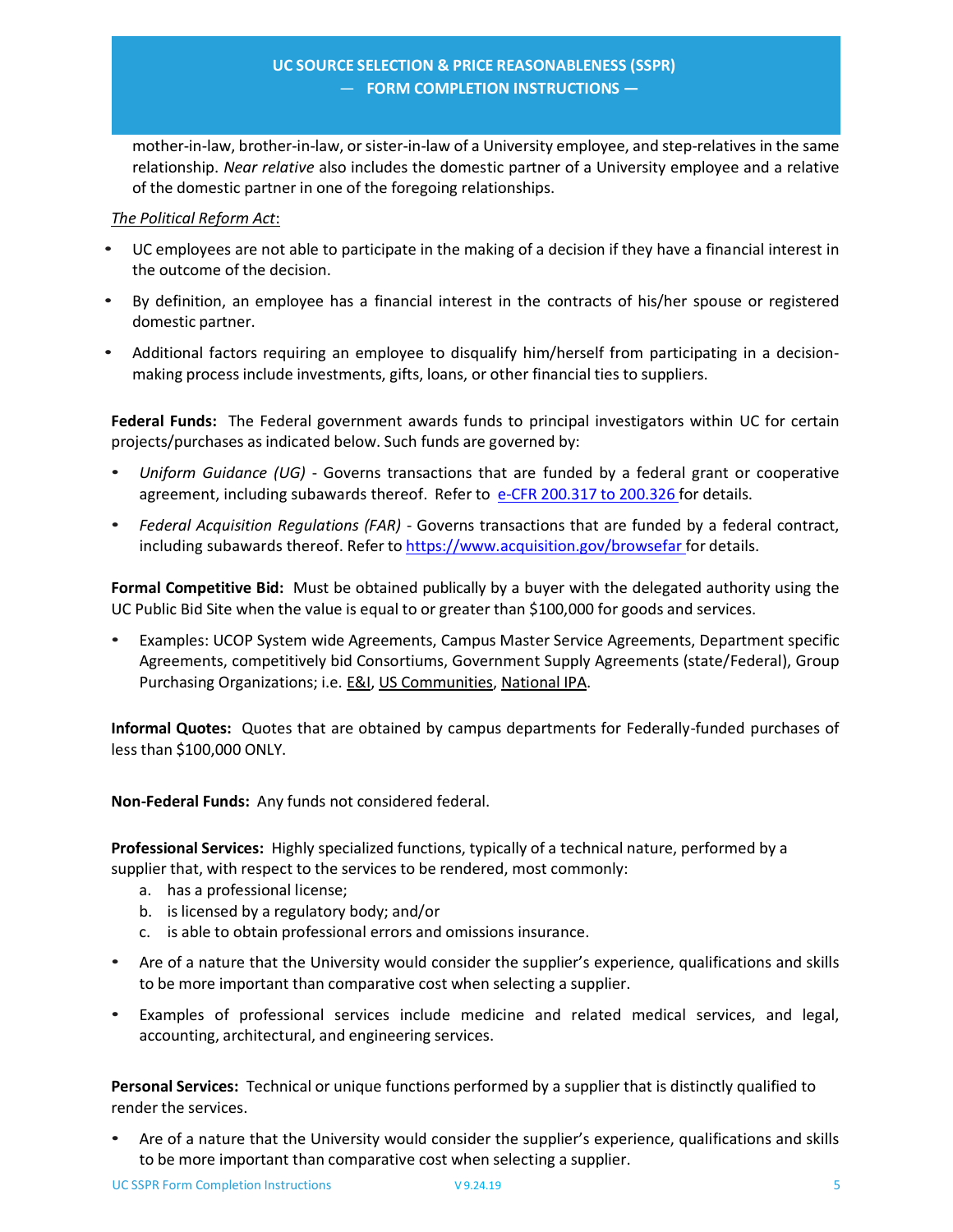• Examples of personal services include specialized translation services, specialized technical editing, technical appraisals, transaction valuation, specialized coaching, interior decorating, and contracts with musicians, artists and others in the performing arts.

Reasonable Price: What a prudent person would pay for the same or similar goods or services. All statements must be backed up with documentation.

- Need not be the lowest price available but is one which offers the highest total value to the University.
- A price that does not exceed what would be incurred by a prudent person in the conduct of a competitive business.
- Can be established by market test, price or cost analysis, or the experience and judgment of the Procurement/Supply Chain Manager. Such judgment considers total value to the University.
- For transactions above \$100,000, reasonable price is established through formal competitive bid unless they are exempt from bid, in which case, a reasonable price is established via an adequate market test, set by applicable law or regulation, or supported by an appropriate price or cost analysis.
- The following are examples of how to substantiate Price Reasonableness, together with a discount (discount alone is not justifiable), in order of preference:
	- 1. Price competition ‐ comparison of quotes
	- 2. UCOP, State, or GSA contract pricing, or comparison with prices under existing contracts
	- 3. Prior price history with same vendor, same items (include the prior PO number and \$ amount)
	- 4. Comparison with current, or recent prices for a similar item(s) with another vendor
	- 5. Market research, catalog or established price list (sales to general public ‐ screen shot ok)

**Small or Diverse Business:**  Organizations that are independently owned and operated, not dominant in their field of operation, with principal offices located in California, whose owners are domiciled in California, and:

- a. have either 100 or fewer employees
- b. \$14,000,000 or less in gross receipts
- c. a manufacturer with 100 or fewer employees, or
- d. a micro‐business (a Small Business with less than \$3,500,000 in gross receipts).
- General rule of thumb: a business with not more than 500 employees.
- Size standards by North American Industry Classification System (NAICS) is found in FAR Section 19.102.
- The Supplier must be registered as a Small or Diverse Business
- The University may rely on written representation by the Supplier regarding its status.
- While the funding terms (federal or state) may include specific language about the preferred types of small or diverse businesses to utilize, the overall goal of the UC, State, FAR, and Uniform Guidance is to utilize small businesses to the maximum extent possible. Check with your Small Business Officer at your campus if unsure how to proceed.

**Sole Source:** The **only** good or service that will meet the University's needs because they are:

• Unique (characteristics and functions are such that only the particular goods or services will properly